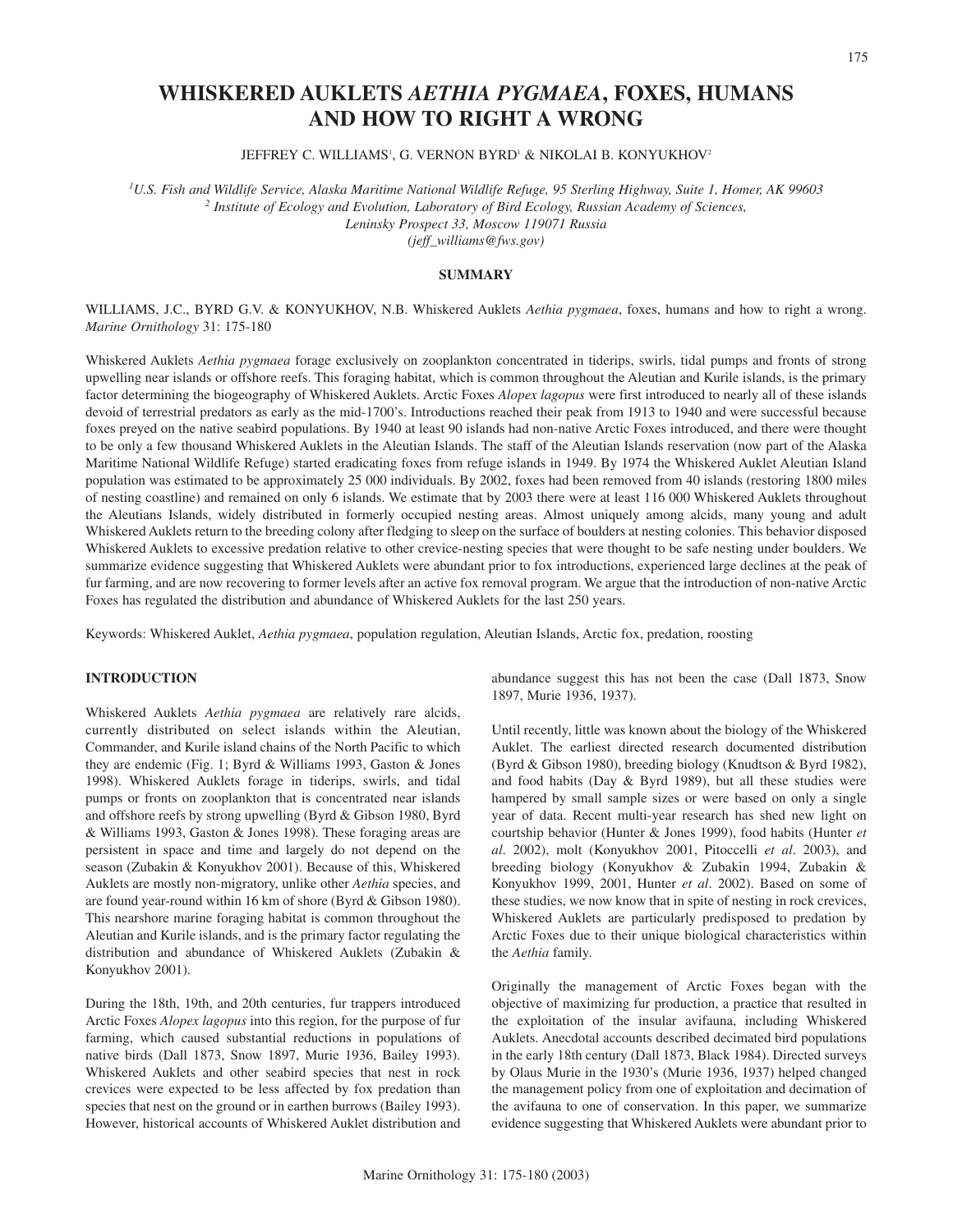fox introductions, experienced large declines at the peak of fur farming, and are now recovering to former levels after the onset of an active fox removal program. Furthermore, we argue that the introduction of these non-native Arctic Foxes has regulated the distribution and abundance of Whiskered Auklets for the last 250 years.

#### **"Foxes come, birds go"**

The Aleutian Islands have no native terrestrial mammals west of Umnak Island (Buskirk & Gipson 1980, Bailey 1993). Widespread introductions of Arctic Foxes began on Attu Island in 1750 by some of the first Russian traders in the region (Black 1984). Foxes were steadily introduced to new islands throughout the 1800s during the period of Russian occupation. Once introduced into this pristine environment, foxes prospered on the abundant birds that had evolved free of terrestrial predators. Fox farmers regarded seabirds simply as food for foxes (Bailey 1993). Islands that produced the most foxes were those which historically supported the largest number of birds -primarily seabirds (Alaska Maritime National Wildlife Refuge administrative files).

Not long after these initial fox introductions, early naturalists noted major changes in this remote environment. Naturalist William Dall (1873, p. 271) noted:

"…on those islands such as Attu and Atka, where the arctic fox and other land animals have been introduced by the Russians, the birds preferred to build on islets and

rocks offshore, or not accessible from the beaches. But on those islands where there are no such animals, the habits of the same species are quite different. They build without fear, on the banks and hillsides of the main island, and are not found on the rocky islets at all."

By 1812, less than 60 years after foxes were introduced to Attu, birds were described as rare there and the native Aleuts were making clothing from fish instead of birds (Black 1984). On Amlia Island, the decline of avifauna after fox introduction was even more rapid. By 1811, only 20 years after fox introduction to this island, native Aleuts complained that foxes had driven away the birds which were formerly abundant and upon which they depended for food and clothing (Black 1984, Bailey 1993).

After Alaska was sold to the United States in 1867, the Secretary of the Treasury began formal leasing of Alaskan islands for fur farming in 1882; this practice continued for the next 60 years (Bailey 1993). Fox introductions to new islands reached a peak from 1913 (after the area was designated as the Aleutian Islands Reservation – precursor to the Alaska Maritime National Wildlife Refuge) to 1940 (when nearly every island had had non-native Arctic Foxes introduced). In 1921, at least 23 Aleutian Islands were under permit to fox farming operations, and by 1931 over 86 islands were permitted. Additional islands were illegally stocked with foxes or no records exist of their introduction to those islands (Bailey 1993).



**Fig. 1.** Map of the North Pacific showing major Whiskered Auklet concentration sites (arrows) and generalized areas of strong tidal currents (shaded). Numbered squares refer to (1) Eastern Aleutian Islands (including Baby Pass), (2) Islands of 4 Mountains, (3) Seguam Island, (4) Central Aleutian Islands (including Kanaga, Great Sitkin, Ulak, Kasatochi, Koniuji, and Amlia Islands), (5) Buldir (including Kiska to the east and Near Islands to the west), (6) Commander Islands, (7) Northern Kuril Islands, (8) Central Kuril Islands: based on information in Zubakin and Konyukhov (2001).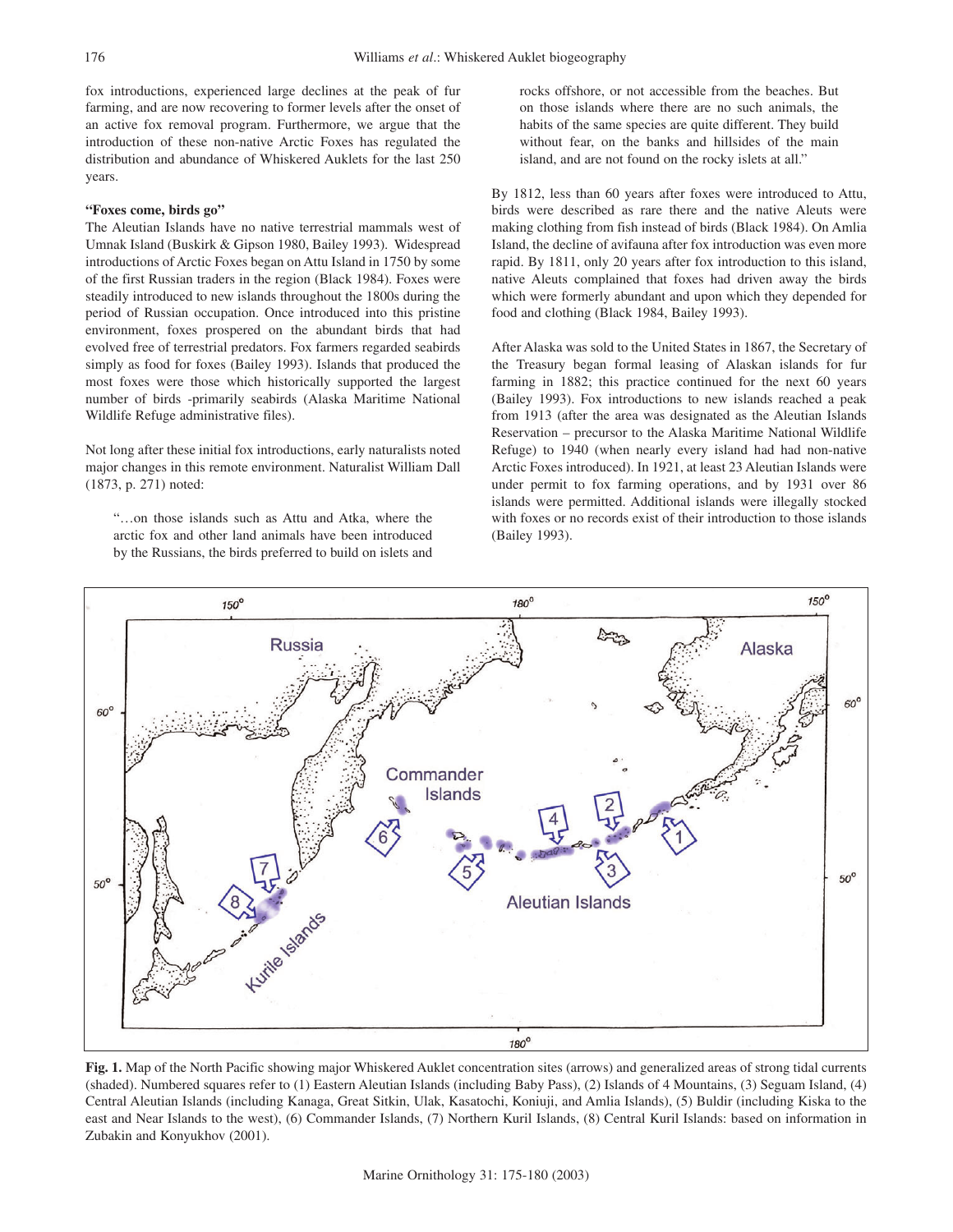By the mid 1930s there were clear and serious conflicts between fox farming and the preservation of the Aleutian avifauna. In 1936, the Biological Survey (later to become the U.S. Fish and Wildlife Service) dispatched Olaus Murie and several biologists to investigate the situation "with a view to obtaining all possible information on which to form a basis for effective management of the Aleutian Islands Reservation" (Murie 1936, p.1). One of the people accompanying Murie was Douglas Gray, deputy Alaska game warden and future Refuge Manager, who summed up how dark the situation had become for the avifauna of the Aleutians:

"It was found that 99% of the total acreage [2 868 320 acres] was used for fox propagation purposes. *...The entire refuge was operating for one purpose: fox farm production* [italics added]. No concern or protection was granted the various forms of wildlife inhabiting the refuge… In many cases, bird colonies were completely cleaned off as their numbers were too small to survive the depredations of the foxes. In the others, there is no way to determine how much wildlife has suffered. The natives sum up the situation with the terse remark 'foxes come, birds go' ". (Gray 1939, p. 2)

The speed and extent to which foxes altered the abundance and distribution of avifauna appear to have depended on island size and the species composition of the breeding seabird populations (Murie 1936, 1937, 1959). The larger the island or colony size, the longer it took to reduce bird numbers. Only the largest colonies were thought to be able to withstand the intense predation pressure by foxes (Murie 1937). Smaller islands with fewer birds fared poorly. Burrowing species such as Tufted Puffin *Fratercula cirrhata*, Leach's and Fork-tailed Storm-petrels *Oceanodroma leucorhoa* and *O. furcata*, Cassin's Auklet *Ptychoramphus aleuticus*, and Ancient Murrelet *Synthliboramphus antiquus* rapidly disappeared because they could easily be excavated from their burrows by foxes (Bailey 1993).

Based on the reports of Murie (1936, 1937) and Gray (1939) the Biological Survey changed the manner in which many of the islands were managed and designated some as wildlife sanctuaries and others to remain as fox farms. In the late 1930's the primary fox food source had become so depleted that most fox farmers were forced into supplemental feeding to make trapping economically feasible (Bailey 1993). During World War II, all civilians, including trappers, were evacuated and fox farming was abandoned as Japanese and American forces battled in the region. After the war, the fox farming business had become unprofitable because demand for pelts in the fashion industry significantly diminished. As a result most fox farm leases lapsed or were abandoned. However, the abandoned foxes remained on the islands eating birds and anything else they could find.

#### **"Foxes go, birds come"**

In 1949, Bob Jones, refuge manager of the Aleutian Islands Reservation, recognized the damage caused by introduced Arctic Foxes, and began eradicating foxes on Amchitka Island using traps and poison. This marked a significant change in management policy from one of exploitation to one of conservation (Bailey & Kaiser 1993). Later, environmental legislation and institutional changes formalized this approach (Sekora 1973). Removal of foxes from islands continued slowly but steadily until the 1970s, when the effort and funding allocation increased and foxes were eradicated from approximately one island per year (Ebbert 2000, Ebbert & Byrd 2002). Foxes had naturally died off on a number of small islands where foxes had completely eradicated the native avifauna (Bailey 1993, Ebbert 2000). By 2002, the refuge had removed foxes from 40 islands, restoring approximately 2880 km of coastline and 4047 km2. Today, foxes remain on only 6 of the Aleutian Islands (Shemya, Tanaga, Kanaga, Adak, Atka, Chuginadak) to which they were introduced, and the region is returning to the conditions that existed prior to the human introduction of Arctic Foxes (Ebbert 2000). Tufted Puffins and other seabirds have dramatically increased in abundance and changed their nesting distribution from formerly fox-inaccessible offshore islets and rocks, to large islands (Byrd *et al*. 1994). Species such as Rock Ptarmigan *Lagopus mutus*, Aleutian Canada Geese *Branta canadensis leucopareia* and other waterfowl have also responded dramatically to the fox removal (Byrd *et al*. 1994).

#### **Effects on Whiskered Auklet biogeography**

There are only a few accounts from which to recreate the early historic abundance of Whiskered Auklets, but they provide a glimpse of the situation at a time when most fox introductions were just beginning. The naturalist Lucien Turner reported Whiskered Auklet as "quite abundant" in the Near Islands group of the Aleutians and "common" at locations in the central Aleutians in 1879 (Turner 1886). Snow (1897, p. 10 & 30) described Whiskered Auklet abundance in the Kurile Islands:

"…whilst millions of little auks, of several species (*Phaleris cristatella* [Crested auklet] and *P. mystacea* [Whiskered Auklet] being the most common)… large numbers of these auks [breed] on all the islands…"

Leonhard Stejneger (1885, p. 31) described Whiskered Auklets in the Commander Islands as "rather common". However, Stejneger noted that an observer would need "good luck" to encounter the species even though they were common. Most likely this was because Whiskered Auklets are seldom found outside their preferred foraging places in rip tides and fronts off points close to land (Byrd & Gibson 1980, Byrd & Williams 1993) – treacherous places early sailing ships avoided for obvious reasons. After these observations, foxes were continually introduced to many of the Aleutian Islands.

In 1911, A.C. Bent (1919) spent several weeks in the Aleutians surveying for Whiskered Auklets throughout the island chain, but failed to observe a single specimen. No other descriptive accounts of Whiskered Auklet abundance exist until 1936, when fox introductions to islands were at their peak. Olaus Murie (1936) noted that Whiskered Auklets had disappeared from the Near Islands where they were once abundant and were becoming scarce elsewhere. He estimated that only a few thousand birds bred in the Aleutians at the time. In 1940 and 1946, Gabrielson (1959) considered himself "fortunate" to observe 2 birds throughout his travels in the Aleutians. Clearly, Whiskered Auklets had reached their population nadir just after the peak of fox farming activities. Over the next few decades, foxes died out on some small islands after the native avifauna was extirpated and no food source remained.

The first thorough surveys after Murie's observations were those by Byrd and Gibson (1980), who spent hundreds of hours looking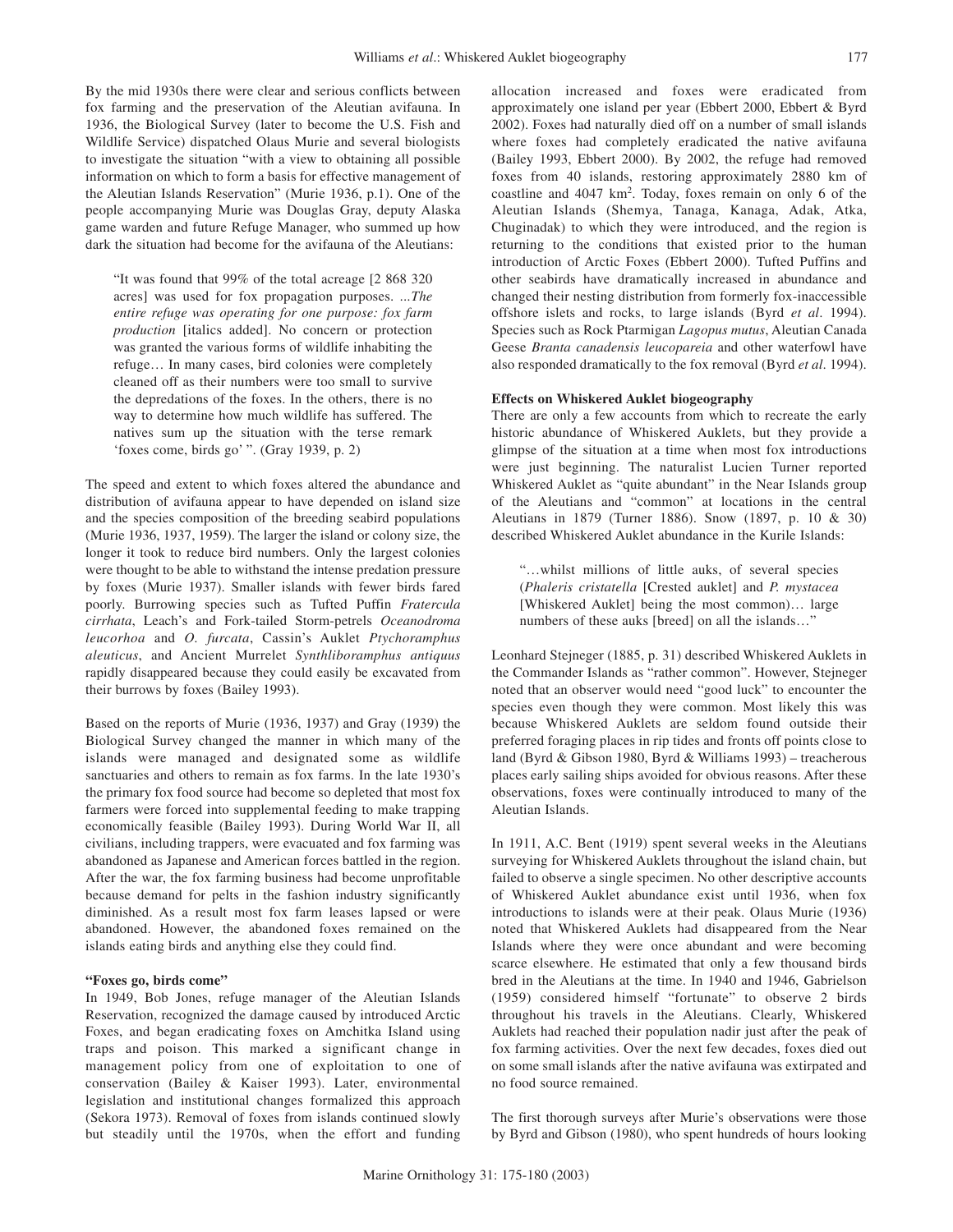for Whiskered Auklets in 1972-1974. They estimated that there were about 25 000 birds throughout the Aleutians, based on counts of birds at sea. Notably, they observed a single flock of about 10 000 individuals in the Islands of Four Mountains. Other areas of high abundance included Baby Pass in the eastern Aleutians, Seguam Island, and Great Sitkin Island. Additionally a few individuals were observed in the Near Islands.

By 2003, Whiskered Auklets were observed in growing numbers in places such as Agattu Island in the Near Islands where they were formerly "quite abundant" in 1879 (Turner 1886). New nesting records were noted on Kiska, Kanaga, Ulak, Kasatochi, Koniuji and Amlia – all now fox-free. Large numbers of birds were still noted in Baby Pass, Islands of Four Mountains/Yunaska, and Great Sitkin Island. Off Seguam Island, where foxes were removed in 1996, a single flock of whiskered auklets numbering 30 000 – 40 000 was observed – larger than Byrd and Gibson's (1980) population estimate for the entire Aleutian Islands.

We conservatively estimate the current population of Whiskered Auklets throughout the Aleutians to be at least 116 000 individuals distributed as follows: Near Islands – 500; Buldir – 30 000; Kiska to Kanaga – 500; Adak to Atka – 30 000; Seguam – 35 000; Islands of 4-Mountains  $-10000$ ; Umnak to Unimak  $-10000$ . These estimates, with the exception of Buldir for which we have detailed nesting information, are based on largest counts of birds observed at sea during the breeding season when many individuals were possibly attending nest sites, and should thus be considered minimum estimates.

#### **Why are Whiskered Auklets so vulnerable to predation?**

Nearly all seabirds were vulnerable to predation, particularly ground-nesting and burrow-nesting species, when non-native foxes were introduced to the Aleutians, but those nesting in crevices and on cliffs were generally thought to be less susceptible because foxes had greater difficulty gaining access to their nest sites (Murie 1937, Jones & Byrd 1979, Bailey 1993). Whiskered Auklets, however, exhibit several biological characteristics that make them especially vulnerable to foxes compared to other crevice-nesting auklets: low nesting densities, nearly year-round residency, and the return of adults and especially juveniles to sleep on shore after the breeding season. Many of these characteristics likely evolved as a result of competition with other auk species for nest sites (Hunter *et al*. 2002), and due to the proximity of the breeding sites to the nearshore foraging habitat (Zubakin & Konyukhov 2001).

Whiskered Auklets breed at low densities (Hunter *et al*. 2002). When foxes were introduced to islands, Whiskered Auklets lacked the protection afforded by large numbers of the more colonial Crested *Aethia cristatella*, Least *A. pusilla* and, to a lesser extent, Parakeet Auklets *A. psittacula*. Thus, Whiskered Auklets were more easily eradicated from many islands, particularly small ones, once foxes were introduced.

Research in the 1990s (Konyukhov & Zubakin 1994, Zubakin & Konyukhov 2001) indicated that, almost uniquely among alcids, many fledglings return to the breeding colony for at least a month or more after fledging. Nocturnal at the colony, the unwary fledglings can be found sleeping in the open after the breeding season, where they would be easily preyed upon by foxes that patrol beaches at night. It was often easy for Zubakin and Konyukhov to approach these sleeping birds and capture them by hand or small net. Over the years, researchers had often encountered fledgling birds on the ground, apparently disoriented, far inland on islands where they breed (JCW, GVB unpublished data). For instance, Stejneger (1885) found fledglings sleeping in the sail of his ship, Gabrielson (1959) reported fledglings far inland on trails, and Gaston & Jones (1998) documented fledglings 1 km inland. In addition to fledglings returning ashore after the breeding season, Zubakin and Konyukhov (2001) observed substantial numbers of adults sleeping on the surface of the colony after the breeding season. While exposed Whiskered Auklets would be especially vulnerable to fox predation, fledglings of other *Aethia* species are almost never found under these circumstances.

Although these recent observations were the first clear documentation of this behavior, there were earlier hints that Whiskered Auklets visited land after the breeding season. Stejneger (1885) collected birds from shore near a colony in January and thought that Whiskered Auklets spent the night in crevices throughout the year. Similarly, Murie (1936, p. 71) reported that:

"The natives assured us that this species spends the winter among the Aleutians and that during the season the birds return to their retreats among the rocks to roost, where the foxes get them. Thus due to their roosting habit, these birds fall prey to the foxes year round and suffer much more than the other species [of auklets]. This could well be one of the factors in their present scarcity".

Zubakin and Konyukhov (2001) hypothesized that the return of adults and fledgling birds to land after the breeding season was possible because of the proximity of year round foraging areas. In contrast, other *Aethia* family members disperse to open sea for much of the year (Gaston & Jones 1998).

### **DISCUSSION**

The introduction of Arctic Foxes to the Aleutian Islands had a controlling effect on the distribution and abundance of Whiskered Auklets as a result of their unique biological characteristics, which makes them more vulnerable to predation. Was it a minor effect on population dynamics or was it a driving force that led to near extinction?

Almost 70 years ago Olaus Murie (1936, p. 108) considered the control foxes exerted on seabirds at Kasatochi Island:

"…as many as 29 foxes have been trapped in a year, with an estimated 24 remaining. If we consider a year with 30 foxes on the island, to be very conservative, and allow these animals to live through a bird nesting season, probably well over 100 days, and allowing only 1 bird a day we would have a loss of over 3000 birds. As a matter of fact, we found in a single cache of one pair of foxes over 100 birds, and none of these were badly decomposed. This in itself would indicate several times the number derived above. The loss of birds by various methods of calculations, such as allowing a cache like the one we found once a week, per pair, and other qualifying estimates, the figures run all the way from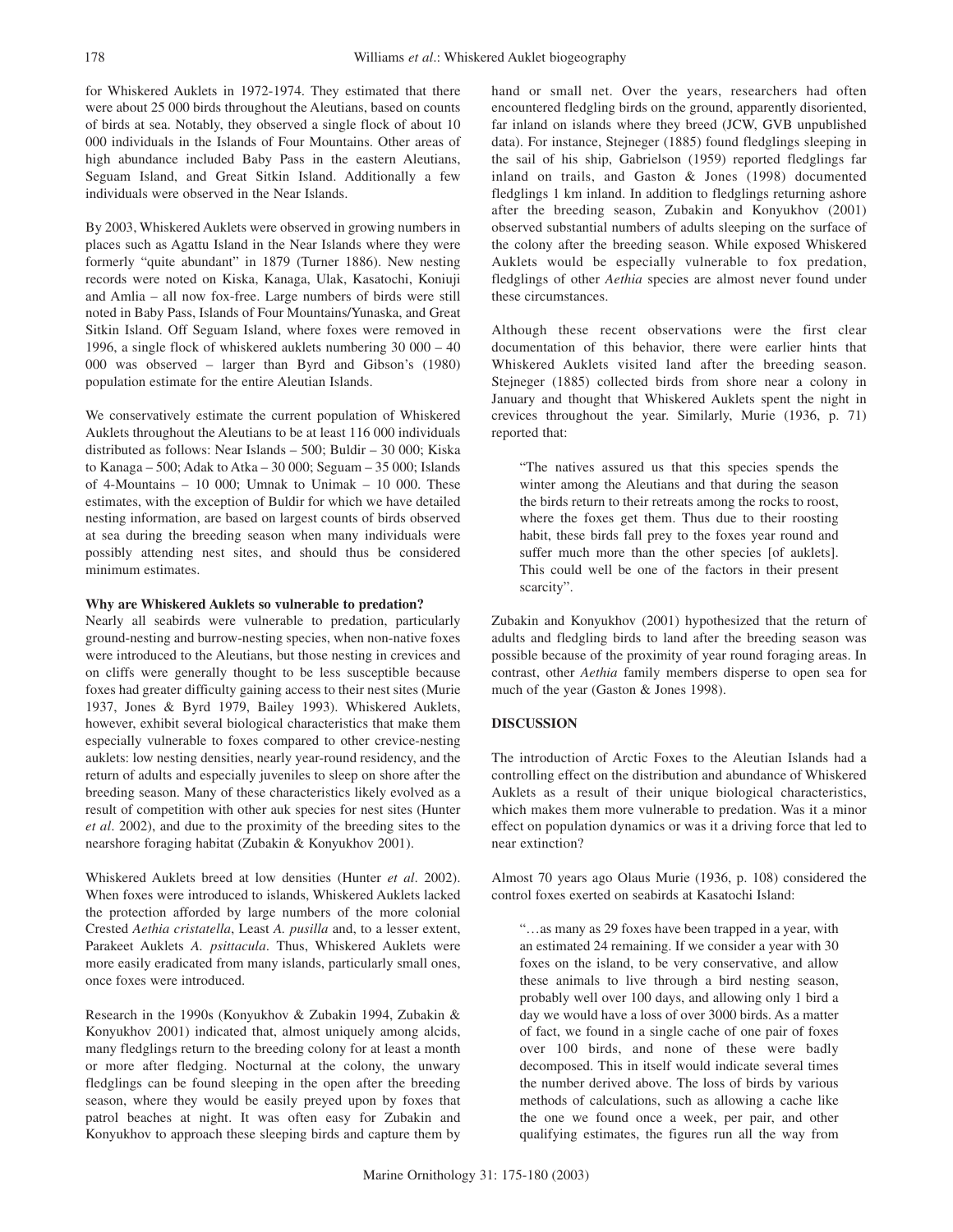three to four thousands to as many as 40 000 or even more for the season. The seabirds are prolific and tenacious, but this would be a heavy drain on the population, far in excess of the normal losses."

Some of the seabird colonies in the Aleutians contain more than a million birds of several species, so unless the populations are closely monitored the loss of even 40 000 individuals might go unnoticed. Whiskered Auklets use a wide variety of nesting habitats and historically nested at relatively low densities probably on nearly every island throughout the Aleutian Islands. Murie (1936) stated Aleutian foxes appeared to specialize on certain seabird species and specifically mentioned the Whiskered Auklet as susceptible to predation. The effect of fox predation on seabirds, including Whiskered Auklets, almost certainly depended on how many foxes were present on each island. Little is known about the earliest years of fox farming in the Aleutians because the harvest records were often combined with foxes taken out of the region. However, hundreds of thousands of foxes were harvested during the Russian era (1750-1867) and later (Carnarhan 1979). It wasn't until the early years of the Aleutian Islands Reservation that we get a well-recorded glimpse of the magnitude of the problem. Approximately 27 000 foxes were harvested in the Aleutians from 1913 to 1936 (Jones & Byrd 1979), a time period of diminished returns for foxes because of depleted seabird populations. The actual harvest number was probably higher because not all historical records are available. Because trappers realized the importance of leaving a sufficient breeding stock on each island to ensure future returns, harvested fox pelts represented only a small portion of the total number of foxes preying on seabirds. Nevertheless, even a few foxes could remove large numbers of auklets. Bailey (1993) cited examples where just a few invading foxes killed tens of thousands of nesting birds.

Could the eradication of Arctic Foxes from islands have led to the increases in Whiskered Auklet numbers we have recently observed? We have documented the response of insular Aleutian avifauna after fox eradication since 1975 (Byrd *et al*. 1994, 1997). Increases of up to several hundred percent in just a few years were common as long as there were "seed populations" nearby from which to repopulate the islands. *Aethia* auklets appear to have the ability to rapidly colonize areas of suitable habitat (Gaston & Jones 1998). It is likely that Whiskered Auklets, which remain near potential nesting islands year round and use a wide range of nesting habitats, are capable of responding even more rapidly once released from predation compared to their congeners which require specific breeding substrates (i.e. large talus fields) found in only a few locations. On most islands in the Aleutians we see few impediments to further population increases and range expansion of Whiskered Auklet populations. However, Norway Rats *Rattus norvegicus* have been accidentally introduced to at least 16 islands (Ebbert & Byrd 2002) and may preclude the recovery of Whiskered Auklets and a number of other seabird species.

Unlike many anthropogenic habitat changes, the restoration of native biodiversity has been possible in the Aleutian Islands through an effective eradication program of introduced fox. The management actions resulting from a change in policy from fur production to wildlife conservation has served to right the wrong done to Whiskered Auklets and other native birds in the region.

#### **ACKNOWLEDGEMENTS**

We thank Heather Renner, Greg Thomson, and Leslie Slater who commented on early drafts of this manuscript. This manuscript benefited from the suggestions of David Hyrenbach, Tony Gaston and three anonymous reviewers.

#### **REFERENCES**

- BAILEY, E.P. 1993. Introduction of foxes to Alaskan islands history, effects on avifauna, and eradication. U.S. Fish and Wildlife Service Resources Publication 193. Washington: U.S. Fish and Wildlife Service.
- BAILEY, E.P., & KAISER, G.W. 1993. Impacts of introduced predators on nesting seabirds in the northeast Pacific. In: Vermeer, K., Briggs, K.T., Morgan, K.H. & Siegel-Causey, D. (Eds.). The status, ecology, and conservation of marine birds of the North Pacific. Ottawa: Canadian Wildlife Service. pp. 218-226.
- BENT, A.C. 1919. Notes on birds observed during a brief visit to the Aleutian Islands and Bering Sea in 1911. Smithsonian Miscellaneous Collections. Volume 56, No. 32. Washington: Smithsonian Institution.
- BLACK, L.T. 1984. Atka an ethnohistory of the western Aleutians. Kingston: Limestone Press.
- BUSKIRK, S.W. & GIPSON, P.S. 1980. Zoogeography of Arctic Foxes (*Alopex lagopex*) on the Aleutian Islands. In: Chapman, J.A & Pursley, D. (Eds.). Worldwide Furbearer Conference Proceedings, Volume 1. Frostberg: Worldwide Furbearer Conference, Incorporated. pp. 38-54.
- BYRD, G.V. & GIBSON, D.D. 1980. Distribution and population status of Whiskered Auklet in the Aleutian Islands, Alaska. *Western Birds* 11:135-140
- BYRD, G.V. & WILLIAMS, J.C. 1993. Whiskered Auklet (*Aethia pygmaea*). In: Poole, A. & Gill, F. (Eds.). The Birds of North America, No. 76. Washington: The American Ornithologists' Union.
- BYRD, G.V., TRAPP, J.L. & ZEILLEMAKER, C.F. 1994. Removal of introduced foxes: a case study in restoration of native birds. In: Mc Cabe, R.E. & Wadsworth, K.G. (Eds.). Transactions of the 59th North American Wildlife and Natural Resources Conference. Washington: Wildlife Management Institute. pp. 317-321.
- BYRD, G.V., BAILEY, E.P. & STAHL, W. 1997. Restoration of island populations of Black Oystercatchers and Pigeon Guillemots by removing Arctic Foxes. *Colonial Waterbirds* 20: 253-260.
- CARNARHAN, J. 1979. Fox farming in the Aleutians. In: Spencer, D. (Ed). Aleutian Islands National Wildlife Refuge. Anchorage: U.S. Fish and Wildlife Service. pp. 76-96.
- DALL, W.H. 1873. Notes on the avifauna of the Aleutian Islands, especially those west of Unalashka. *Proceeding of the California Academy of Sciences* 5: 270-281.
- DAY, R.H. & BYRD, G.V. 1989. Food habits of the Whiskered Auklet at Buldir Island, Alaska. *Condor* 91: 65-72.
- EBBERT, S. 2000. Successful eradication of introduced Arctic Foxes from large Aleutian Islands. In: Salmon, T.P. & Crabb, A.C. (Eds.). Proceedings of the 19th Vertebrate Pest Conference. Davis: University of California. pp. 127-132.
- EBBERT, S.E. & BYRD, G.V. 2002. Eradications of invasive species to restore natural biological diversity on Alaska